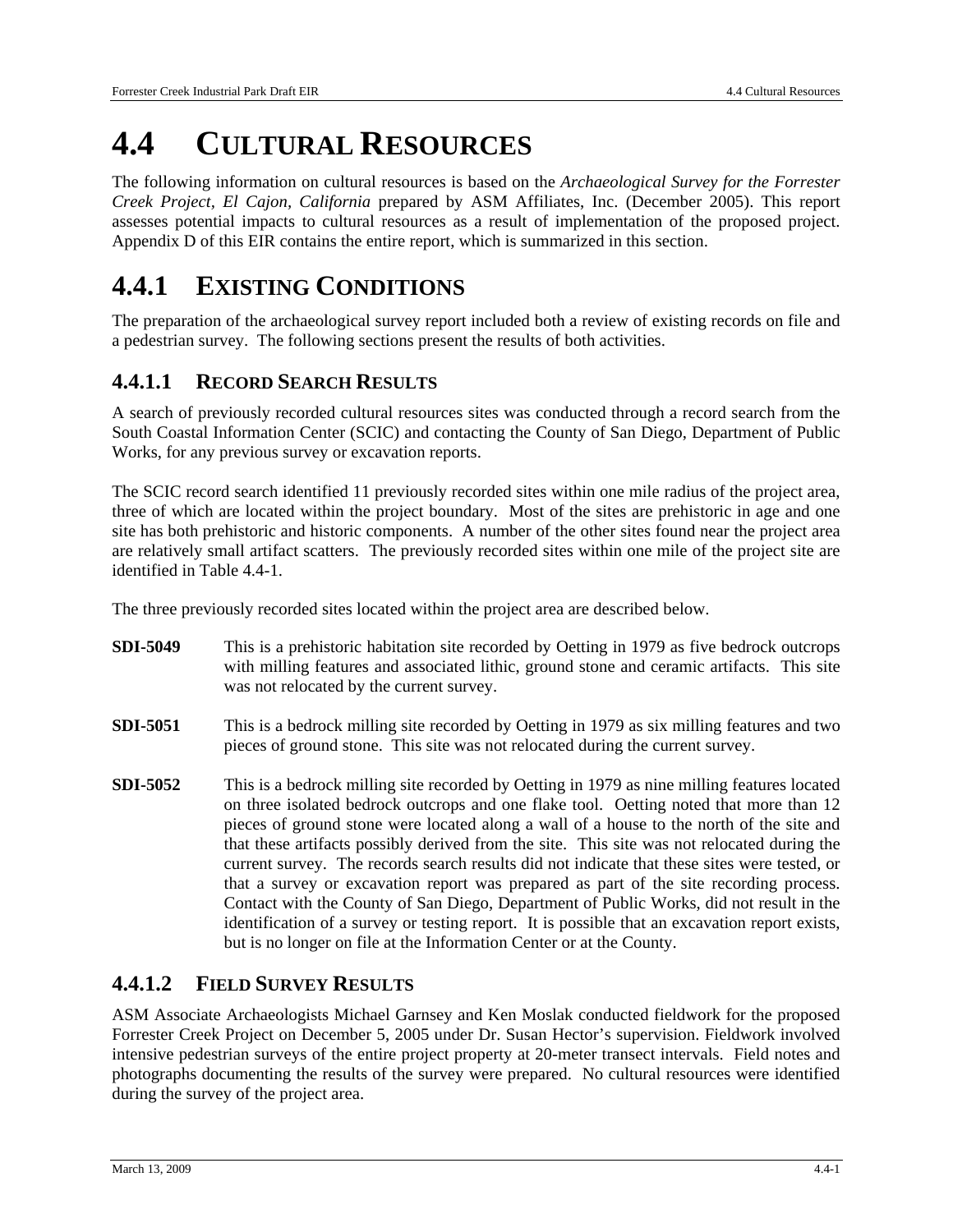| <b>Site Number</b> | <b>Description</b>                                                                                                                                    | <b>Location</b>                                      |  |  |
|--------------------|-------------------------------------------------------------------------------------------------------------------------------------------------------|------------------------------------------------------|--|--|
| $SDI-141$          | This site was recorded by Treganza. Very little information was given on<br>the site form.                                                            | Approximately 5,000 feet<br>northeast of the project |  |  |
| SDI-5049           | This site was recorded in 1979 by A.C. Oetting. The site contains lithic<br>scatter consisting of flaked and ground stone tools and milling outcrops. | Within the project area                              |  |  |
| SDI-5051           | This site was recorded in 1979 by A.C. Oetting. This is a milling site.                                                                               | Within the project area                              |  |  |
| SDI-5052           | This site was recorded in 1979 by A.C. Oetting. This is a milling site.                                                                               | Within the project area                              |  |  |
| SDI-5053           | This site was recorded in 1986 by J. Corum. The site contains bedrock<br>milling, rock shelter, lithic scatter, and pottery.                          | Approximately 4,500 feet<br>northwest of the project |  |  |
| SDI-5050           | This site was recorded in 1979 by Roy Pettus. The site contains bedrock<br>milling, rock shelter, lithic scatter, and pottery.                        | Approximately 5,000 feet<br>northwest of the project |  |  |
| SDI-5535           | This site was recorded in 1986 by Martin Rosen. The site contains a<br>historic structure and flaked and ground stone tools                           | Approximately 5,000 feet<br>southwest of the project |  |  |
| SDI-7603           | The site was recorded in 1981. Flaked and ground stone tools and milling<br>outcrops were identified.                                                 | Approximately 5,000 feet<br>north of the project     |  |  |
| SDI-10863          | This site was recorded in 1987 by Anna Noah. The site contains lithic<br>scatter.                                                                     | Approximately 2,000 feet<br>southeast of the project |  |  |
| P-016044           | This site was recorded in 1998 by Brian Smith. The site contains shell<br>scatter.                                                                    | Approximately 4,000 feet<br>southeast of the project |  |  |
| P-016045           | This site was recorded in 1998 by Brian Smith. The site contains shell<br>scatter.                                                                    | Approximately 4,250 feet<br>southeast of the project |  |  |

| Table 4.4-1. Previously Recorded Cultural Resources within One Mile of the Project Site |  |  |  |  |  |  |  |  |
|-----------------------------------------------------------------------------------------|--|--|--|--|--|--|--|--|
|-----------------------------------------------------------------------------------------|--|--|--|--|--|--|--|--|

Source: ASM, 2005

# **4.4.2 REGULATORY FRAMEWORK**

# **4.4.2.1 FEDERAL**

#### **The National Historic Preservation Act of 1966**

The National Historic Preservation Act of 1966 established the National Register of Historic Places (NRHP) as the official federal list of cultural resources that have been nominated by state offices for their historical significance at the local, state, or national level. Listing on the National Register provides recognition that a property is significant to the nation, the state, or the community and requires that federal agencies consider historic values in the planning for federal and federally assisted projects. Properties listed in the NRHP, or "determined eligible" for listing, must meet certain criteria for historical significance and possess integrity of form, location, and setting. Structures and features must usually be at least 50 years old to be considered for listing on the NRHP, barring exceptional circumstances. Criteria for listing on the NRHP, which are set forth in Title 26, Part 63 of the Code of Federal Regulations (36 CFR Part 63), are significance in American history, architecture, archaeology, engineering, and culture as present in districts, sites, buildings, structures; and objects that possess integrity of location, design, setting, materials, workmanship, feeling, and association; and that are: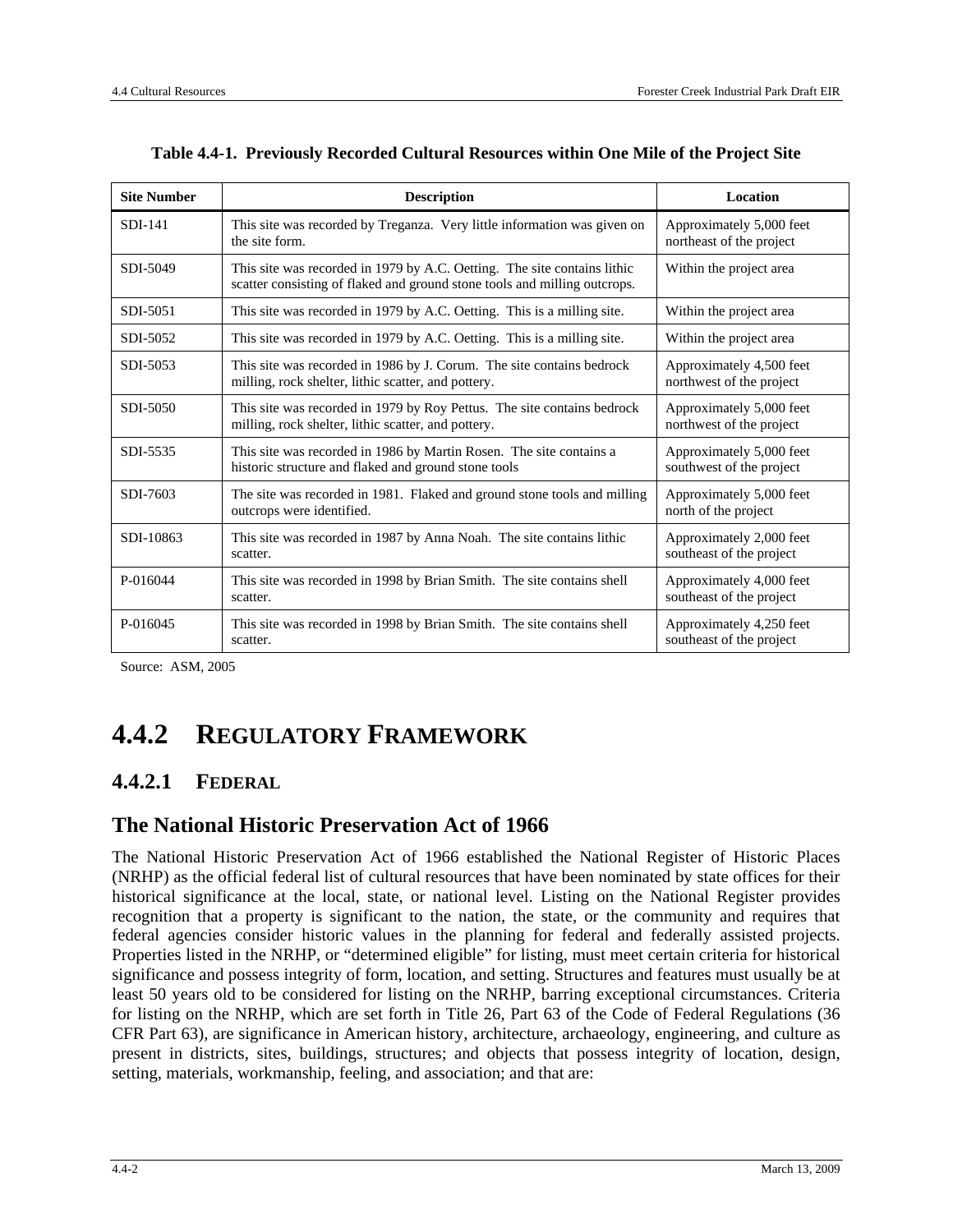- A. Associated with events that have made a significant contribution to the broad patterns of our history;
- B. Associated with the lives of persons significant in our past;
- C. Embody the distinctive characteristics of a type, period, or method of construction; represent the work of a master; possess high artistic values, represent a significant and distinguishable entity whose components may lack individual distinction; or
- D. Have yielded, or may be likely to yield, information important in prehistory or history.

Eligible properties must meet at least one of the criteria and exhibit integrity, measured by the degree to which the resource retains its historical properties and conveys its historical character, the degree to which the original fabric has been retained, and the reversibility of changes to the property. The fourth criterion is typically reserved for archaeological and paleontological resources. These criteria have largely been incorporated into CEQA Guidelines as well.

### **The Native American Graves Protection and Repatriation Act (NAGPRA)**

The Native American Graves Protection and Repatriation Act is a federal law passed in 1990. NAGPRA provides a process for museums and federal agencies to return certain Native American cultural itemshuman remains, funerary objects, sacred objects, or objects of cultural patrimony-to lineal descendants, and culturally affiliated Indian tribes and Native Hawaiian organizations. NAGPRA includes provisions for unclaimed and culturally unidentifiable Native American cultural items, intentional and inadvertent discovery of Native American cultural items on federal and tribal lands, and penalties for noncompliance and illegal trafficking. Implementation of the Project would be conducted in compliance with NAGPRA.

Federal curation regulations are also provided in 36 CFR Part 79 which apply to collections that are excavated or removed under the authority of the Antiquities Act (16 USC 431-433), the Reservoir Salvage Act (16 USC 469-469c), Section 110 of the National Historic Preservation Act (16 USC 470h-2), or the Archaeological Resources Protection Act (16 USC 470aa-mm). Such collections generally include those that are the result of a prehistoric or historic resources survey, excavation or other study conducted in connection with a federal action, assistance, license, or permit.

# **4.4.2.2 STATE**

# **California Environmental Quality Act**

Under the CEQA, a significant historic resource is one that qualifies for the California Register of Historical Resources or is listed in a local historic register or deemed significant in a historical resource survey, as provided under Section 5024.1(g) of the Public Resource Code. A resource that is not listed in or is not determined to be eligible for listing in the California Register of Historical Resources, is not included in a local register of historic resources, and is not deemed significant in a historical resource survey may nonetheless be historically significant for purposes of the CEQA.

CEQA requires that all private and public activities not specifically exempted be evaluated against the potential for environmental damage, including effects to historical resources. Historical resources are recognized as part of the environment under CEQA. It defines historical resources as "any object, building, structure, site, area, or place which is historically significant in the architectural, engineering, scientific, economic, agricultural, educational, social, political, military, or cultural annals of California" (Division I, Public Resources Code, Section 5021.1(b)).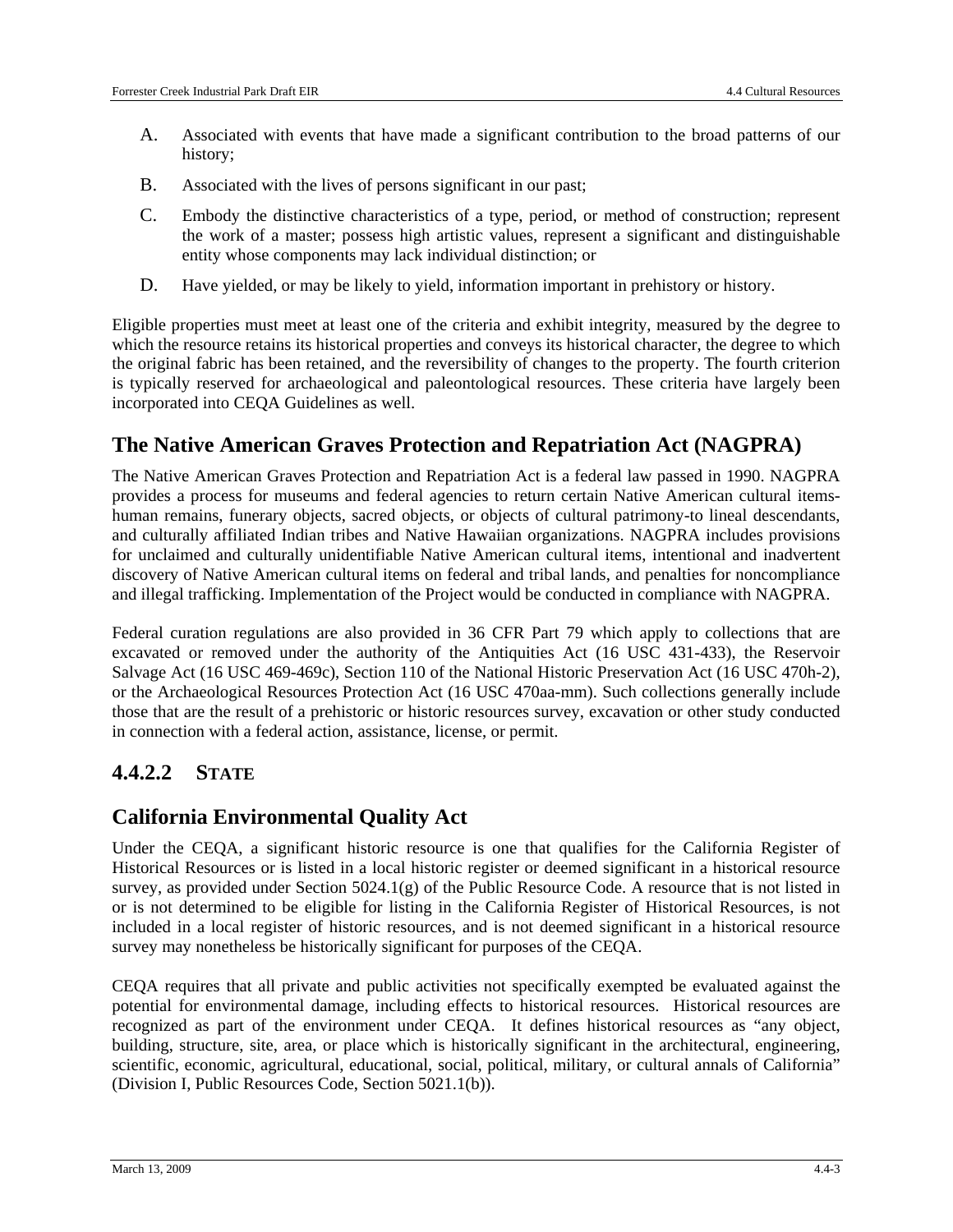Lead agencies (in this case, the City of El Cajon) have a responsibility to evaluate resources against the California Register criteria prior to making a finding as to a proposed project's impacts to historical resources. Mitigation of adverse impacts is required if the proposed project will cause substantial adverse change. Substantial adverse change includes demolition, destruction, relocation, or alteration such that the significance of an historical resource would be impaired. While demolition and destruction are fairly obvious significant impacts, it is more difficult to assess when change, alteration, or relocation crosses the threshold of substantial adverse change. The CEQA Guidelines provide that a project that demolishes or alters those physical characteristics of an historical resource that convey its historical significance (i.e., its character-defining features) can be considered to materially impair the resource's significance.

# **The California Register of Historic Places**

The California Register is an authoritative guide to the state's historical resources, which is used in the consideration of historic resources relative to significance for purposes of CEQA. The California Register includes resources listed in, or formally determined eligible for listing in, the National Register of Historic Places, as well as some California State Landmarks and Points of Historical Interest. Properties of local significance that have been designated under a local preservation ordinance (local landmarks or landmark districts), or that have been identified in a local historical resources inventory, may be eligible for listing in the California Register and are presumed to be significant resources for purposes of CEQA unless a preponderance of evidence indicates otherwise.

Generally, a resource shall be considered by the lead agency to be "historically significant" if the resource meets the criteria for listing on the California Register of Historical Resources (Pub. Res. Code SS5024.1, Title 14 CCR, Section 4852), consisting of the following:

- (A) Is associated with events that have made a significant contribution to the broad patterns of California's history and cultural heritage;
- (B) Is associated with the lives of persons important in our past;
- (C) Embodies the distinctive characteristics of a type, period, region, or method of construction, or represents the work of an important creative individual, or possesses high artistic values; or
- (D) Has yielded, or may be likely to yield, information important in prehistory or history.

#### **Native American Historic Cultural Sites (PRC Section 5097 et. seq.)**

State law addresses the disposition of Native American burials in archaeological sites and protects such remains from disturbance, vandalism, or inadvertent destruction; establishes procedures to be implemented if Native American skeletal remains are discovered during construction of a project; and establishes the Native American Heritage Commission to resolve disputes regarding the disposition of such remains. In addition, the Native American Historic Resource Protection Act makes it a misdemeanor punishable by up to a year in jail to deface or destroy an Indian historic or cultural site that is listed or may be eligible for listing in the CRHR.

# **California Native American Graves Protection and Repatriation Act (NAGPRA)**

The California NAGPRA, enacted in 2001, requires all state agencies and museums that receive state funding and that have possession or control over collections of human remains or cultural items, as defined, to complete an inventory and summary of these remains and items on or before January 1, 2003, with certain exceptions. California NAGPRA also provides a process for the identification and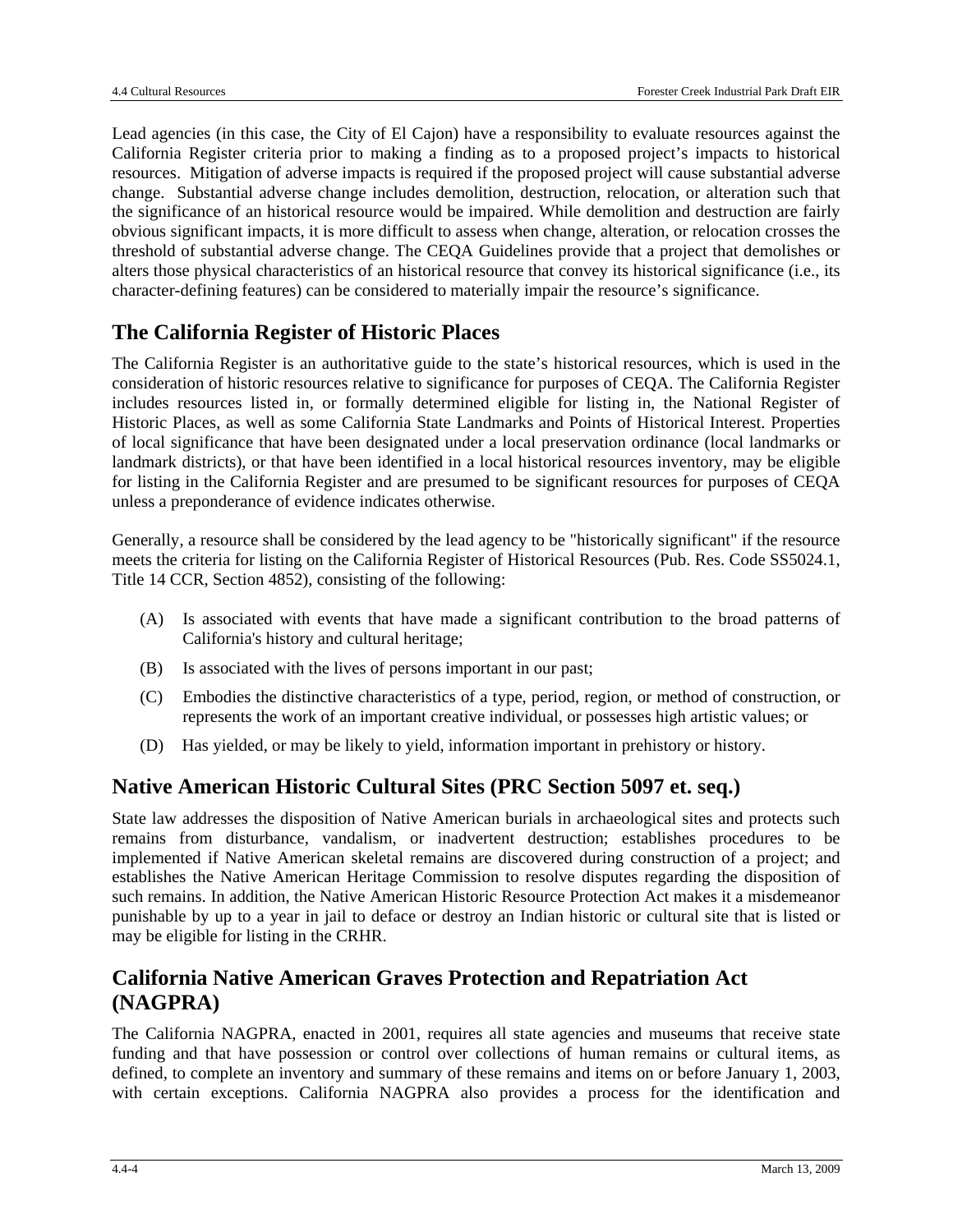repatriation of these items to the appropriate tribes. Implementation of the Project would be conducted in compliance with the California NAGPRA.

# **4.4.3 IMPACT SIGNIFICANCE CRITERIA**

Based on City and/or CEQA thresholds, cultural resources impacts would be significant if the proposed project:

- Would cause a substantial adverse change in the significance of an archaeological resource;
- Disturb any human remains, including those interred outside of formal cemeteries.
- Directly or indirectly destroy a unique paleontological resource; and/or
- Would cause a substantial adverse change in the significance of a historical resource;

# **4.4.4 ISSUES 1 AND 2 – ARCHAEOLOGICAL SITES AND HUMAN REMAINS**

*Would the proposed project cause a substantial adverse change in the significance of an archaeological resource?* 

*Would the proposed project disturb any human remains, including those interred outside of formal cemeteries?* 

# **4.4.4.1 IMPACTS ANALYSIS**

#### **Archaeological Resources**

The project site was evaluated for archaeological resources through research of previously recorded cultural resources sites and a project site field survey. As discussed in Section 4.4.1, no cultural resources were identified on the proposed project site during the field survey. The SCIC records search did identify three previously recorded sites on the project property, recorded as SDI-5049, SDI-5051 and SDI-5052. However, none of these sites were relocated during the pedestrian survey. The archaeological survey report concludes that these sites have been destroyed because the area where the sites were recorded has been graded. The report states that although the ground surface within the project area was partially obscured by dense vegetation, visibility was adequate to determine that the area is unlikely to contain cultural resources. Additionally, a considerable amount of modern clearing and grading activities have taken place to construct a driving range within the project property; as such, the property is not likely to contain buried archaeological deposits. Therefore, since no cultural resources have been determined to be located on the project site, project implementation would not impact significant archaeological resources either listed on or eligible for the California Register. No impact would occur.

# **Human Remains**

No evidence of human remains was identified during the cultural resources survey of the project site. Although unlikely, the discovery of human remains during grading and site development is a possibility. Compliance with State of California Health and Safety Code Section 7050.5, as described below in mitigation measure Cul-1, would reduce the potential for significant impacts to occur in the unlikely event that human remains are found on the project site.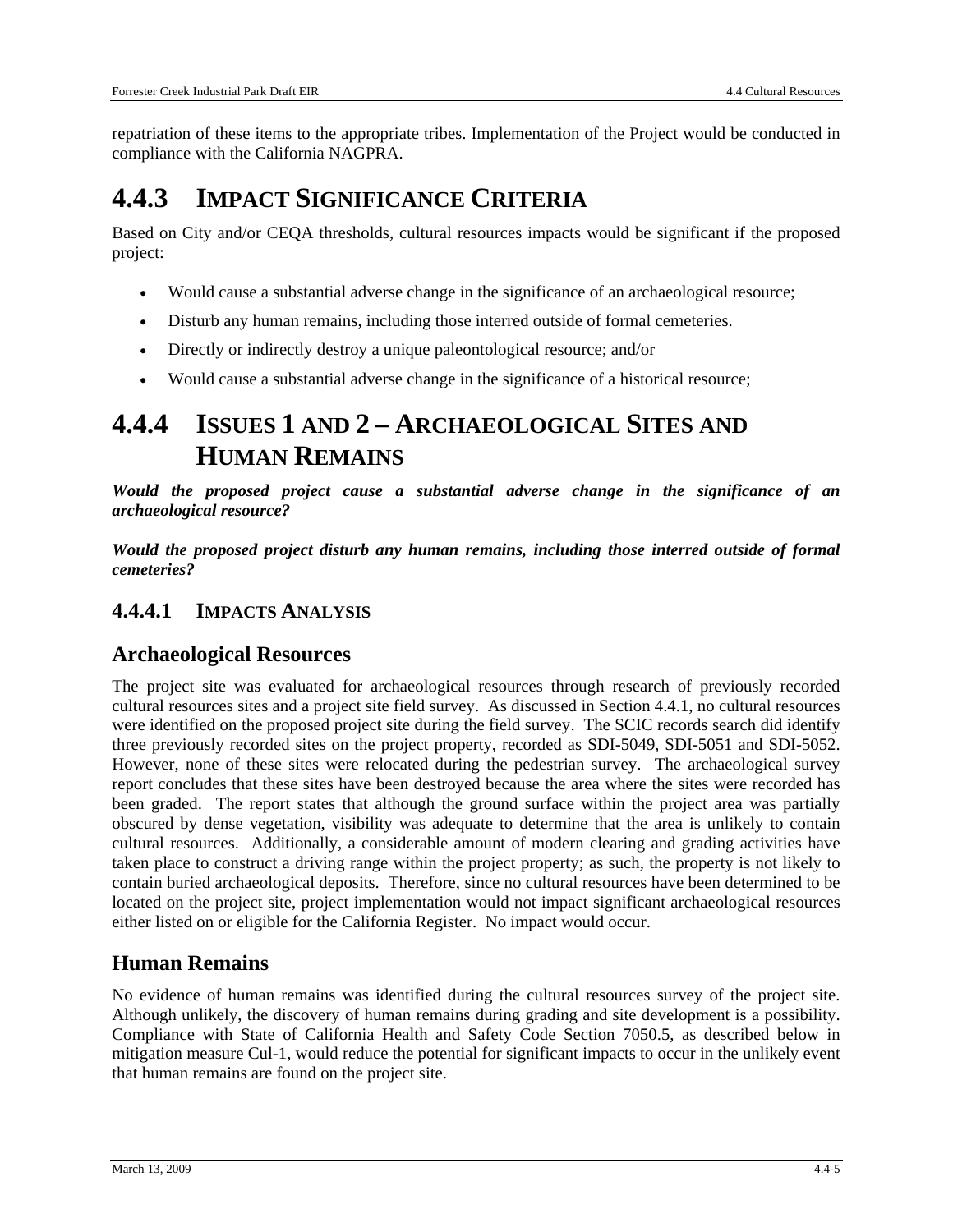#### **4.4.4.2 SIGNIFICANCE OF IMPACT**

Implementation of the proposed project would not result in impacts to buried archaeological and Native American resources. Therefore, the project would not result in a significant impact to archaeological resources. Implementation of the proposed project would have the potential to result in a significant impact if human remains are discovered on the project site during grading activities.

#### **4.4.4.3 MITIGATION, MONITORING, AND REPORTING**

Implementation of the following mitigation measure would reduce impacts associated with human remains on the project site to below a level of significance.

*Cul-1* If human remains are found on the project site during grading or excavation, these finds shall be dealt with in accordance with State of California Health and Safety Code Section 7050.5 and SB2641. This code section states that no further disturbance shall occur until the County Coroner has made a determination of origin and disposition pursuant to Public Resources Code Section 5097.98. The County Coroner shall be notified of the find immediately. If the human remains are determined to be prehistoric, the Coroner shall notify the Native American Heritage Commission (NAHC), which shall determine and notify a Most Likely Descendant (MLD). The MLD shall complete the inspection of the site within 48 hours of receiving permission from the landowner to inspect the site, and shall discuss and confer with the landowner over reasonable options for treatment.

# **4.4.5 ISSUE 3 – PALEONTOLOGICAL RESOURCES**

*Would the proposed project directly or indirectly destroy a unique paleontological resource?* 

#### **4.4.5.1 IMPACTS ANALYSIS**

Impacts to paleontological resources are based on the potential for the underlying rock formation to contain fossil materials. The underlying rock formations are rated as having a high, medium, low or zero resource sensitivity depending upon the potential for resources to be present. High sensitivity is assigned to geologic formations known to contain paleontological localities with rare, well-preserved, critical fossil materials for stratigraphic or paleoenvironmental interpretation, and fossils providing important information about the paleoclimatic, paleobiological and/or evolutionary history (phylogeny) of animal and plant groups. In general, formations with high resource potential are considered to have the highest potential to produce unique invertebrate fossil assemblages or unique vertebrate fossils and are, therefore, highly sensitive. Zero resource potential is assigned to geologic formations that are composed entirely of volcanic or plutonic igneous rock, such as basalt or granite, and therefore do not have any potential for producing fossil remains. These formations have no paleontological resource potential; therefore, they are not considered to be sensitive resources.

The project site is underlain by Cretaceous-age granitic materials associated with the Southern California Batholith. The Southern California Batholith is comprised of late Jurassic to late Cretaceous (90 to 140 million years old) plutonic rocks, ranging in composition from granite to gabbro. No fossils are known to occur in these rock formations and they are generally assigned a zero paleontological resource sensitivity. Personal communication with Tom Demere, curator at the San Diego Natural History Museum, on January 10, 2006, confirmed that there is no potential for paleontological resources within this formation. Therefore, no impact to paleontological resources would occur during project site grading or construction.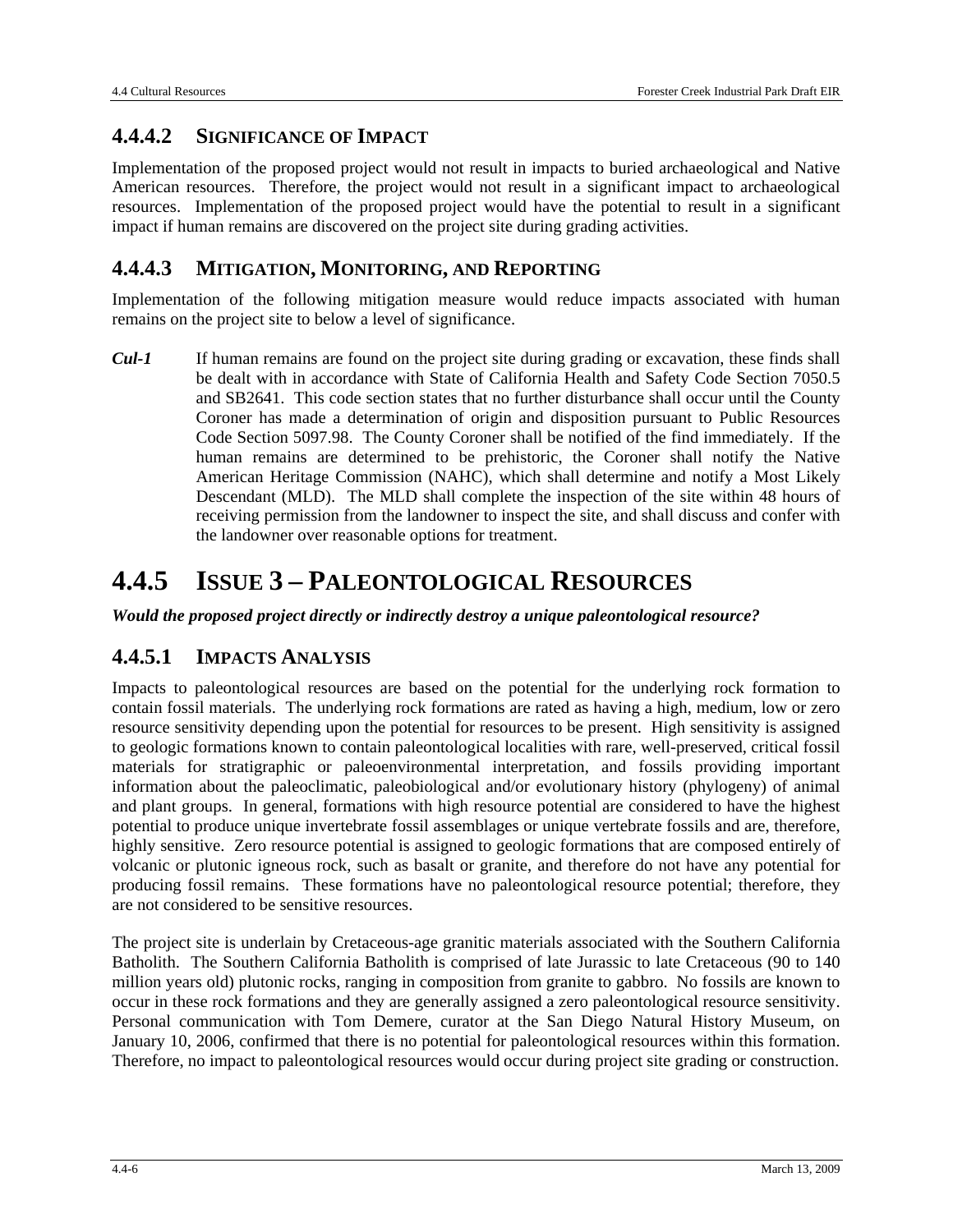### **4.4.5.2 SIGNIFICANCE OF IMPACT**

Implementation of the proposed project would not directly or indirectly destroy paleontological resources because the project site has no potential to contain paleontological resources. Therefore, no impact would occur.

#### **4.4.5.3 MITIGATION, MONITORING, AND REPORTING**

Because the proposed project would not result in significant impacts related to paleontological resources, no mitigation measures are provided.

# **4.4.6 ISSUE 4 – HISTORICAL RESOURCES**

*Would the proposed project cause a substantial adverse change in the significance of a historical resource?* 

### **4.4.6.1 IMPACTS ANALYSIS**

The project site was evaluated for historical resources through a cultural resources records search and a project site field survey. The cultural resources record search identified one previously recorded historic structure within a one mile radius of the project site. As identified in Table 4.4-1 above, the site number for this resource is SDI-5535. This site is located approximately 5,000 feet southwest of the project site and would not be impacted by implementation of the proposed project. Therefore, no impact to historical resources would occur.

# **4.4.6.2 SIGNIFICANCE OF IMPACT**

Implementation of the proposed project would not cause a substantial adverse change in the significance of a historical resource. Therefore, no impact would occur.

#### **4.4.6.3 MITIGATION, MONITORING, AND REPORTING**

Because the proposed project would not result in significant impacts related to historical resources, no mitigation measures are provided.